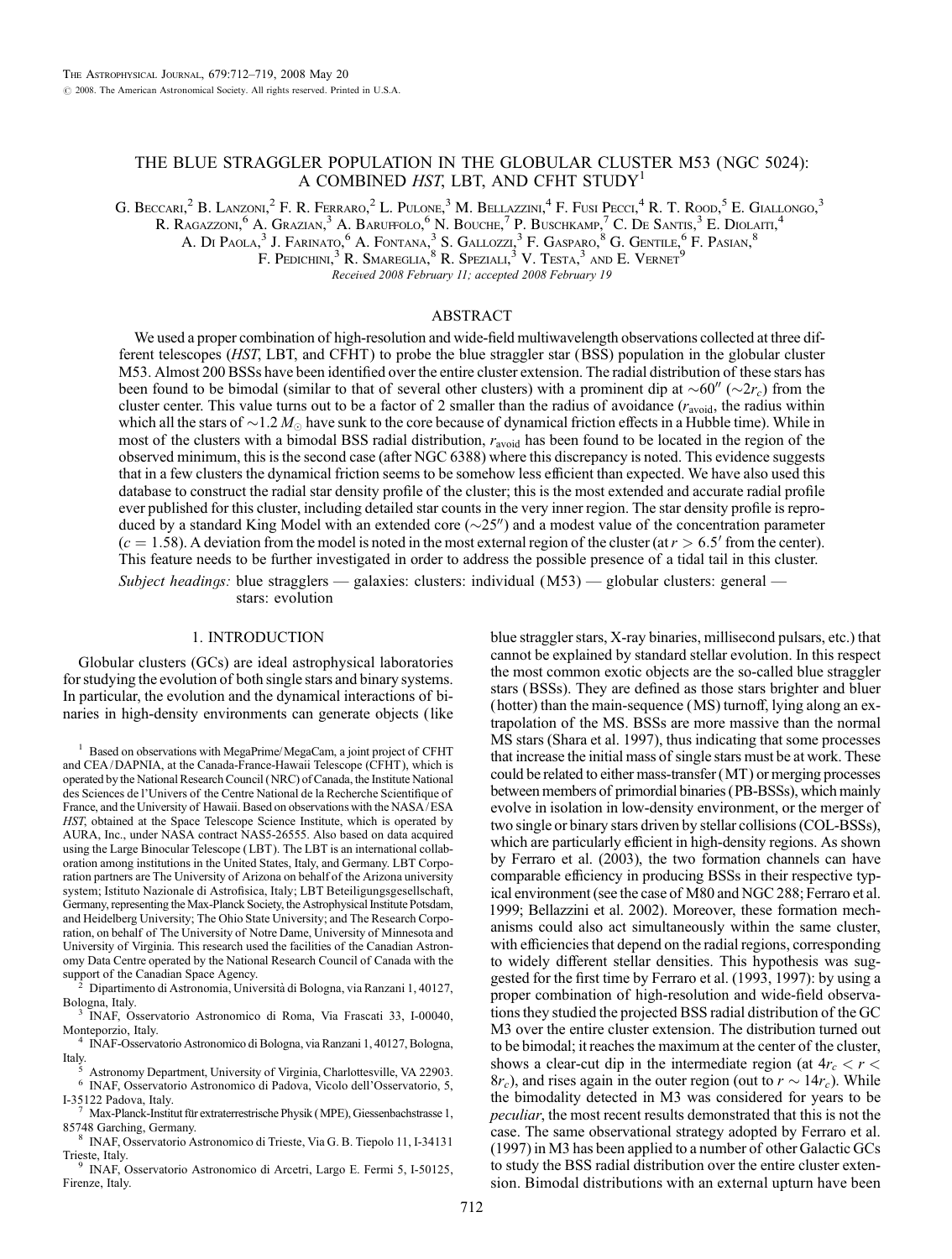detected in several cases: 47 Tuc (Ferraro et al. 2004), NGC 6752 (Sabbi et al. 2004), M55 (Zaggia et al. 1997; Lanzoni et al. 2007b), M5 (Warren et al. 2006; Lanzoni et al. 2007a), NGC 6388 (Dalessandro et al. 2007), and NGC 5466 (G. Beccari et al. 2008, in preparation). Extensive dynamical simulations (Mapelli et al. 2006; Lanzoni et al. 2007a) have been performed; they suggest that the observed central peak is mainly due to COL-BSSs formed in the core and/or PB-BSSs sunk to the center because of dynamical friction effects, while the external rising branch is made of PB-BSS evolving in isolation in the cluster outskirts.

Even though the number of the surveyed clusters is low, the bimodal radial distribution first found in M3 and originally thought to be peculiar appears instead to be the natural one. However, generalizations made from small samples are dangerous. Indeed, a few exceptions are already known: the BSS population in the high-density GC NGC 1904 turns out to be highly centrally segregated but it does not show any external upturn (Lanzoni et al. 2007c). Moreover, the BSS population in the massive GCs  $\omega$  Cen (Ferraro et al. 2006a) and NGC 2419 (Dalessandro et al. 2008) has a radial distribution completely indistinguishable from that of other ''normal'' cluster stars. This is the cleanest evidence that these GCs are not fully relaxed, even in the central regions, and it suggests that the observed BSS are the progeny of primordial binaries, whose radial distribution was not yet significantly altered by stellar collisions and by the dynamical evolution of the cluster.

An even deeper insight on the BSS formation mechanism can be obtained by means of spectroscopic surveys able to measure the BSS surface abundance patterns. Recently, Ferraro et al. (2006b) discovered that a subpopulation of BSSs in 47 Tuc shows a significant depletion in the carbon and oxygen surface abundances, with respect to the dominant BSS population and the normal cluster stars. Since incomplete CNO-burning products are expected at the surface of PB-BSSs (Sarna & de Greve 1996), while normal abundances are predicted for COL-BSSs (Lombardi et al. 1995), this discovery represents the first detection of a chemical signature clearly pointing to the MT formation process for BSSs in a GC. However, further spectroscopical analysis of BSSs in a large sample of GCs are necessary in order to statistically increase the significance of the results obtained for 47 Tuc. Unfortunately, because of the hostile environmental conditions ( high crowding conditions of the cores of GCs), such observations are quite difficult. On the other side, photometric surveys, easier to perform, will allow us to determine how common bimodality is, and what its consequences are, for the theories of BSS formation and cluster dynamics.

Here we present a multiband photometric study of the GC NGC 5024 (M53), performed through a proper combination of data obtained by using three different telescopes: the Hubble Space Telescope (HST), the Large Binocular Telescope (LBT), and the Canada-France-Hawaii Telescope (CFHT ). This large data set allows us to resolve, for the first time, the stellar populations of this cluster from the very central regions out to a radius of  $0.5^{\circ}$  ( $\sim$ 155 pc, assuming a distance from the Sun of 17.8 Kpc from Harris 1996) from the center. In  $\S 2$  we present the observation and data reduction strategy. In  $\S$  3 we describe the homogenization of the sample through accurate astrometry and photometric calibration. In  $\S$  4 we show the observed radial density profile of the cluster and the comparison with King models. In  $\S$  5 we describe the adopted procedure for selecting the cluster populations. Finally, in  $\S$  6 we study the BSS radial distribution of the cluster.

| TABLE 1          |
|------------------|
| PHOTOMETRIC DATA |

| Instrument     | Filter       | Number of Images | <b>Exposure Time</b><br>(s) |
|----------------|--------------|------------------|-----------------------------|
|                | F606W        | 1                | 45                          |
|                |              | 5                | 340                         |
|                | F814W        |                  | 45                          |
|                | .            | 5                | 340                         |
|                | U            |                  | 20                          |
|                |              | 3                | 100                         |
|                | .            | 2                | 500                         |
|                | B            | 1                | 10                          |
|                |              | 3                | 60                          |
|                |              | 2                | 300                         |
|                | V            | 1                | 10                          |
|                |              | 3                | 60                          |
|                |              | 3                | 300                         |
| <b>MEGACAM</b> | g            | 2                | 90                          |
|                | $\mathbf{r}$ | $\mathfrak{D}$   | 180                         |

## 2. OBSERVATIONS AND DATA REDUCTION

The photometric data used here consist of two main data sets. The " high-resolution sample" consists of a set of HST images of the core region obtained with the Advanced Camera for Survey (ACS) through the F606W and F816W filters (GO-10775; P.I.: A. Sarajedini; see Table 1). All images were passed through the standard ACS/WFC reduction pipeline. Given our interest in the brightest stars of the cluster and since stellar crowding is low in these images, we decided to perform aperture photometry using the SExtractor photometric package (Bertin & Arnouts 1996), with an aperture radius of  $0.15$ <sup>n</sup> (corresponding to a FWHM of 3 pixels). The source detection and the photometric analysis have been performed independently on each image. In the deepest exposure images only those stars detected in three of five frames have been included in the final catalog. Finally, each ACS pointing has been corrected for geometric distortion using the prescriptions by Hack  $& \text{Cox } (2001)$ , and a final catalog was obtained. Since the central regions of the cluster are positioned in the very center of the ACS field of view (FOV ), also where the gap between the two chips of the ACS is located, we decided to use a photometric catalog of the cluster core obtained through the Planetary Camera (PC) chip of the Wide Field Planetary Camera 2 on board HST. This has been retrieved from the HST Snapshot published by Piotto et al.  $(2002)$ <sup>10</sup>

The "wide-field sample" consists of deep multifilter  $(U, B, \mathbb{R})$ and  $V$ ; see Table 1) wide-field images, secured during the Science Demonstration Time (SDT ) of LBC-Blue (Ragazzoni et al. 2006; Giallongo et al. 2008) mounted on the LBT, located at Mount Graham, Arizona (Hill et al. 2006). The LBC is a widefield imager that provides an effective  $23' \times 23'$  FOV, sampled at 0.224 arcsec pixel<sup>-1</sup> over four chips of  $2048 \times 4608$  pixels each. LBC-Blue is optimized for the UV-blue wavelengths, from 320 to 500 nm, and is equipped with the  $U, B, V, g$ , and r filters. The core of the cluster has been positioned in the central chip (namely chip 2) of the LBC-Blue CCD mosaic. Here we present only the photometric reduction of the shortest exposures (see Table 1). The photometry of the complete data set, including the longest exposures, will be presented in a forthcoming paper (G. Beccari et al. 2008, in preparation). The raw LBC images were corrected for bias and flat field, and the overscan region

<sup>&</sup>lt;sup>10</sup> The catalog is available at http://www.astro.unipd.it/globulars/.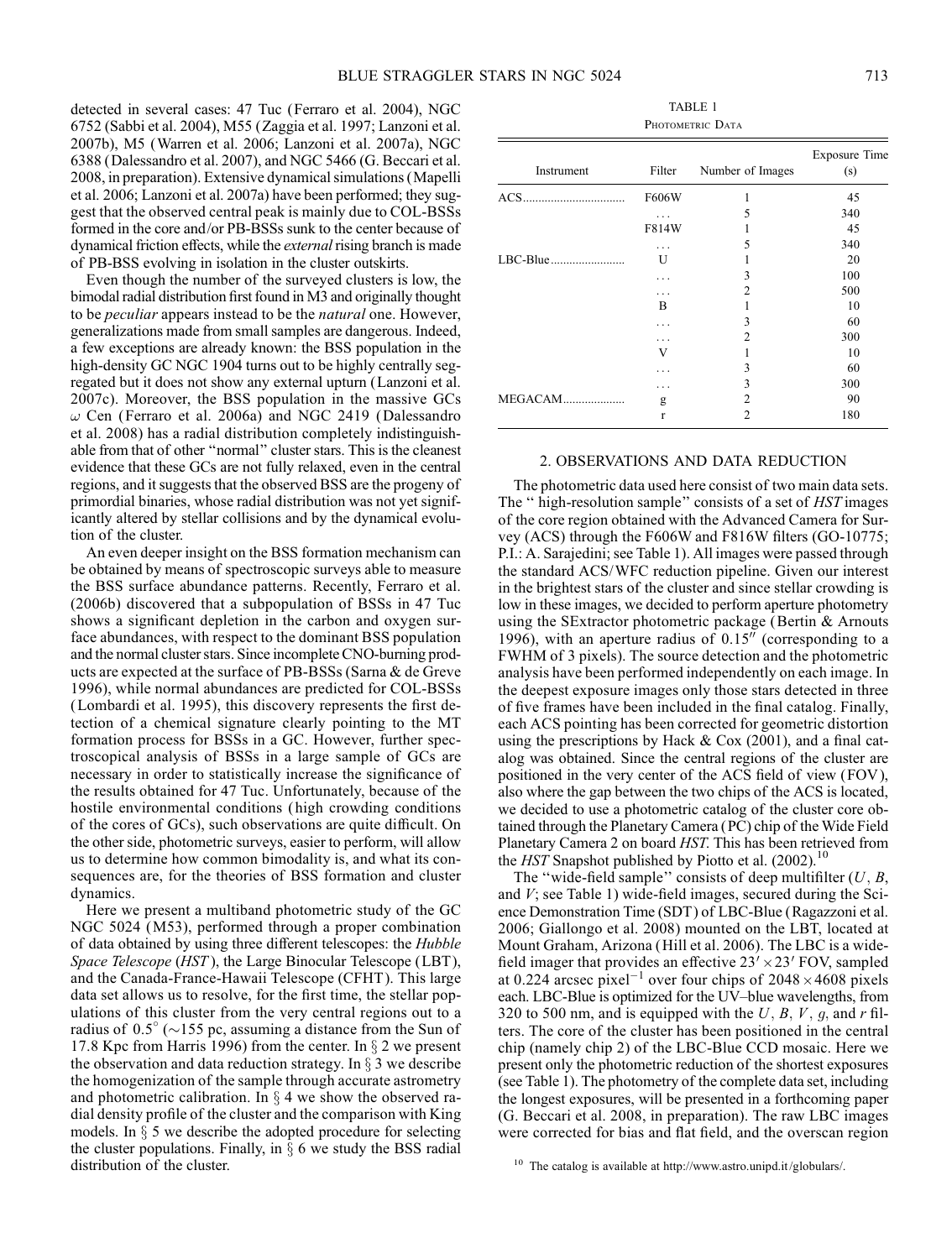

FIG. 1. - Map of the combined data set used to sample the total radial extension of M53. The circle defines the cluster area probed by the LBC-Blue data, while the inner and outer squares correspond to the ACS and MEGACAM fields of view.

was trimmed using a pipeline specifically developed for LBC image prereduction from the LBC team at Rome Astronomical Observatory.<sup>11</sup> The source detection and relative photometry was performed independently on each  $U$ ,  $B$ , and  $V$  image, using the PSF-fitting code DaoPHOTII/ALLSTAR (Stetson 1987, 1994).

In order to sample the entire extension of the cluster, additional archive  $q$  and  $r$  wide-field MEGACAM images were taken from the Canadian Astronomy Data Centre (CADC).<sup>12</sup> Mounted at CFHT (Hawaii), the wide-field imager MEGACAM (built by CEA, France), consists of  $36\,2048 \times 4612$  pixel CCDs (a total of 340 megapixels), fully covering a  $1^\circ \times 1^\circ$  FOV with a resolution of 0.187 arcsecond pixel<sup> $-1$ </sup>. The data are preprocessed (removal of the instrumental signature) and calibrated (photometry and astrometry) by the Elixir pipeline. Given the very low crowding conditions of the external regions, we performed aperture photometry using SExtractor with an aperture radius of  $0.9''$  (corresponding to a FWHM of 5 pixels). Each of the 36 chips was reduced separately, and we finally obtained a catalog listing the relative positions and magnitudes of stars in common between the  $q$  and  $r$  data sets.

## 3. HOMOGENIZATION OF THE CATALOGS: ASTROMETRY AND PHOTOMETRIC CALIBRATIONS

In Figure 1 we show a map of the adopted data sets. Finding an accurate astrometric solution over the entire sampled area is crucial in order to properly combine the available catalogs. For this purpose we used the same method largely employed and described in the literature (see, e.g., Lanzoni et al. 2007b and references therein).

We used a thousand stars in common with a SDSS catalog<sup>13</sup> covering an area of  $1 \text{ deg}^2$ , centered on the cluster, in order to obtain an absolute astrometric solution for each of the 36 chips



Fig. 2.—CMDs of the high-resolution sample. Open circles mark the BSSs, filled circles the SX Phoenicis, open triangles the HB stars, and asterisks the RR Lyrae stars.

over the MEGACAM FOV, with a final global accuracy of  $0.3<sup>′′</sup>$ rms in both right ascension ( $\alpha$ ) and declination ( $\delta$ ); note that the WCS informations available in the FITS images processed by the Elixir pipeline are given with a global accuracy  $\sigma > 0.5$ ". The same technique applied to the LBC-Blue sample gave an astrometric solution with similar accuracy, i.e.,  $\sigma$  < 0.3<sup>t</sup> rms. Considering that the very central regions of the cluster are not provided with standard astrometric stars, we used the stars in the LBC-Blue catalog as secondary astrometric standards for finding a good astrometric solution for the high-resolution sample. We thus obtained an astrometric solution for the stars in the core region with the same accuracy obtained in previous cases.

The different data sets were first calibrated in the respective photometric systems. The photometric calibration of the  $q$  and  $r$ magnitudes in the MEGACAM sample was performed using the stars in common with the SDSS catalog. In order to transform the instrumental  $B$  and  $V$  magnitudes of the LBC-Blue sample into the Johnson standard system, we used the stars in common with a photometric catalog previously published by Rey et al. (1998, hereafter R98). The most isolated and brightest stars in the ACS field have been used to link the aperture magnitudes at  $0.5<sup>7</sup>$  to the instrumental ones, after normalizing for exposure time. Instrumental magnitudes have been transformed into the VEGAMAG system by using the photometric zero points by Sirianni et al. (2005). Finally, the catalog of the HST Snapshot is provided with the magnitudes in both the F439W and F555W flight system and in the standard Johnson  $B$  and  $V$  systems.

Appropriate photometric transformations were then applied to convert the  $g$  and F606W into standard  $V$  Johnson. This allows us to use the V magnitudes as reference between all the data sets. In Figures 2 and 3 we show the CMDs of the high-resolution (ACS, left panel; WFPC2/PC, right panel) and wide-field samples (LBC-Blue, left panel; MEGACAM, right panel), respectively.

In order to perform the most complete and homogeneous sampling of the cluster, we decided to use the high-resolution data set for the central area, the LBC-Blue catalog for the region out to a radius  $r = 630''$  from the center, and the MEGACAM

<sup>&</sup>lt;sup>11</sup> See http:// lbc.oa-roma.inaf.it /.<br><sup>12</sup> See http://www3.cadc-ccda.hia-iha.nrc-cnrc.gc.ca/cadc/.<br><sup>13</sup> Available at http://cas.sdss.org/dr6/en/tools/search/radial.asp.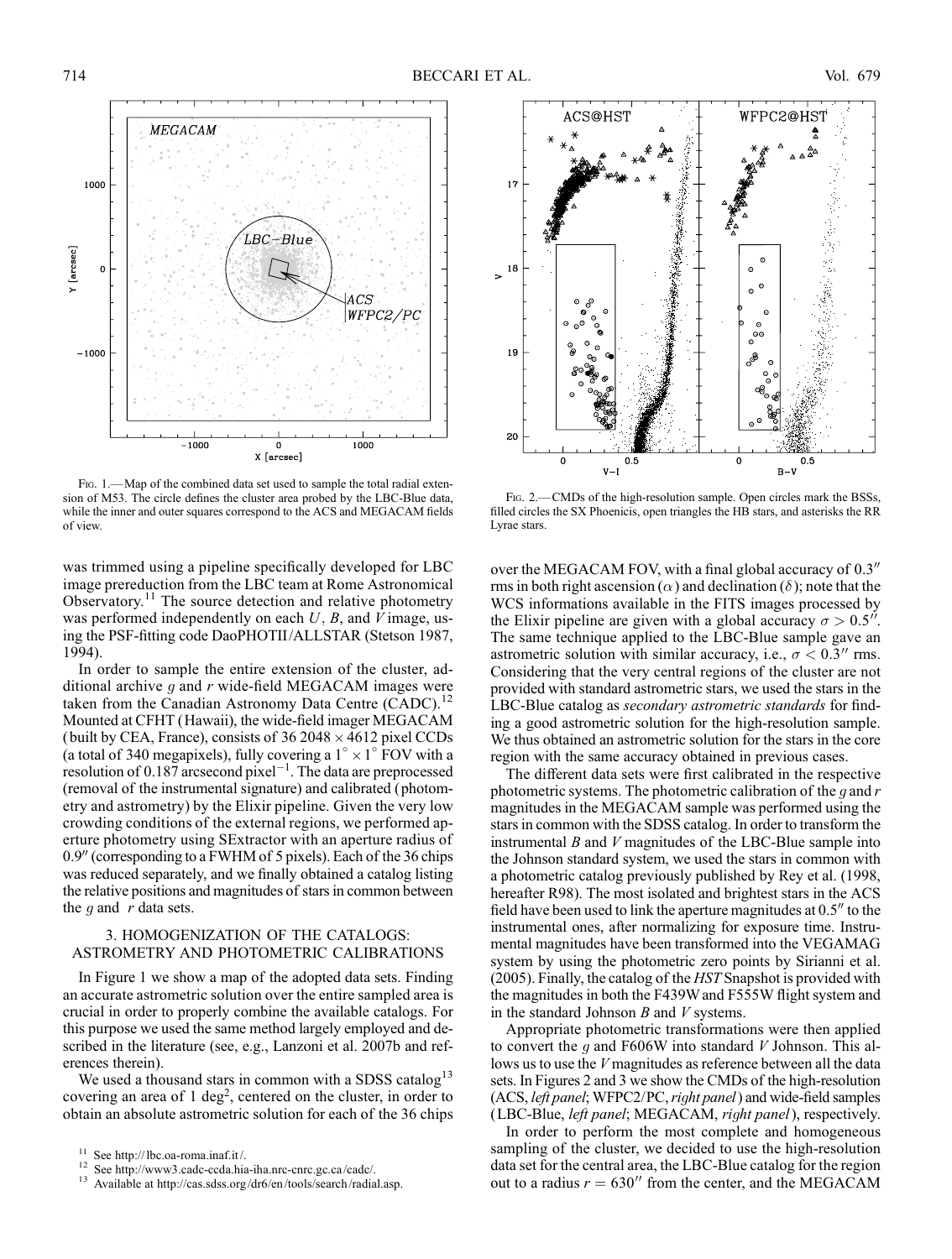

FIG. 3.—CMDs of the wide-field sample. Symbols are the same as in Fig. 2.

sample for  $r > 630''$ . Moreover, only stars in the magnitude range  $16.5 < V < 21$  have been considered in the combined high-resolution+wide-field catalogs. A completeness study performed over the ACS images in the considered magnitude range has shown that the completeness is larger than 90%. Moreover, we have verified that all the stars of the R98 catalog lying in the region in common with our LBC-Blue data set are recovered in the LBC-Blue sample. Hence, from Figure 3 of R98, we estimated a level of completeness greater than 80% for the LBC-Blue catalog. Finally, by comparing star count density profiles in the region in common between the LBC-Blue and the MEGACAM data we verified that the two samples have the same level of completeness.

# 4. THE CLUSTER DENSITY PROFILE

The extended data set collected for this cluster offered the possibility of computing its detailed radial star density profile from the center out to distances beyond the tidal radius ( $r_t \approx 22$ ' from Harris 1996). Using the sample as previously defined (see also Fig. 1), we have determined the projected density profile of M53 by direct star counts. Following the procedure already described in Lanzoni et al. (2007b) we have divided the entire sample into 27 concentric annuli, each split in an adequate number of subsectors (quadrants). The number of stars lying within each subsector was counted, and the star density was obtained by dividing these values by the corresponding subsector areas. The stellar density in each annulus was then obtained as the average of the subsector densities, and the standard deviation was estimated from the variance among the subsectors.

The radial density profile thus derived is plotted in Figures 4 and 5. Note that from a radius  $r \approx 16.6'$  outward, the statistical contamination of the background stars starts to dominate the stellar counts. The average of the two outermost surface density measures has been adopted asthe background contribution (corresponding to 0.57 stars arcmin<sup>-2</sup>). Our profile is in excellent agreement with that published by Trager et al. (1995) in the region from  $r = 0''$  to  $r \approx 550''$ . In order to reproduce the observed profile, isotropic, single-mass King models have been



FIG. 4.—Observed surface density profile (*filled circles and error bars*) in units of number of stars per square arcsecond. The solid line is the King model  $(c = 1.58; r_c = 25'')$  that best fits the observed density profile over the entire cluster extension. A value of 0.57 stars arcmin<sup>-2</sup> is adopted as the field contamination density (*dashed line*). Note that starting from a radius  $r \gtrsim 16.6'$  field star counts become dominant.

computed. As shown in Figure 4, the best-fit model (reduced  $\chi^2 = 2.3$ ) is characterized by a core radius  $r_c \simeq 25''$  and a concentration  $c \approx 1.6$ . In Figure 5a we show for comparison the King model with parameters  $r_c \simeq 22''$  and  $c \simeq 1.8$  adopted by Harris (1996). As apparent, the quality of the fit is significantly worse  $(\chi^2 = 5.5)$  than in the case of our best-fit model. As shown in Figure 5*b*, a model with lower concentration ( $c = 1.45$ ) and larger core radius ( $r_c = 26$ ) best reproduces the inner portion of the observed profile. In fact, considering the region within a radius  $r < 4.2'$ , we have  $\chi^2_{r<4.2'} = 0.32$ , while for the best-fit model we have  $\chi^2_{r<4.2'}=1$ . However, the low-concentration model strongly disagrees with the observations in the outer regions, while the discrepancy is not statistically significant for the adopted best-fit model. Such a change of slope of the surface density profile might be the signature of the presence of tidally stripped stars (see Combes et al. 1999; Johnston et al. 1999; Leon et al. 2000 and references therein). This aspect need to be further investigated since, up to now, no evidence of tidal tail has been detected for M53.

# 5. THE CLUSTER POPULATION SELECTION

As largely discussed in the literature, in order to study the radial distribution of BSSs, one needs to compare their number counts as a function of radius to those of a population assumed to trace the overall radial density distribution of the cluster. For homogeneity with our previous works (see Lanzoni et al. 2007b and references therein), we decided to use horizontal branch (HB) stars as a reference population. The BSS selection box was initially defined in the WFPC2/PC  $(B, B - V)$ , ACS  $(V, V - I)$ and LBC-Blue  $(B, B - V)$  CMDs, as the region containing most of the BSSs in common with R98, who studied the BSS radial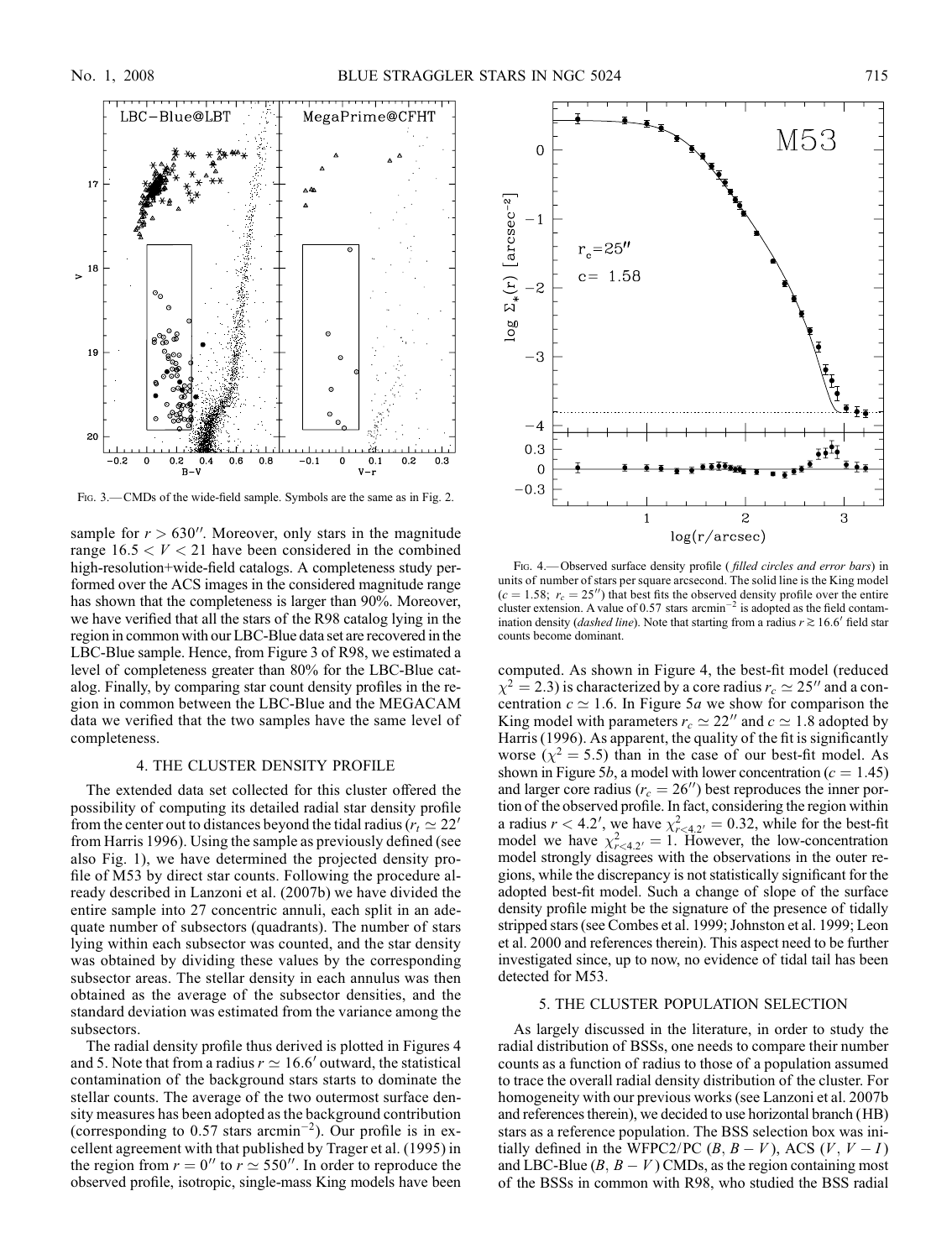

Fig. 5.—(a) Observed surface density profile compared to the King models obtained using the values of  $r_c$  and c quoted by Harris (1996) and (b) optimizing the fit in the central regions  $(r < 4.2')$ .

distribution within  $\sim$ 9' from the cluster center. Then the BSSs thus identified in the LBC-Blue catalog, which are in common with the MEGACAM one, allowed us to properly define a selection box in the  $(V, V - r)$  plane. Given the excellent quality of all the CMDs, the HB population is easily separable from the red and asymptotic giant branch sequences. Moreover, the SX Phoenicis and RR Lyrae stars, identified by comparing our catalogs with previously published works (Jeon et al. 2003; Clement et al. 2001 for the SX Phoenicis and RR Lyrae, respectively), were included in the BSS and HB populations, respectively. All the populations thus selected in each data set are marked in Figures 2 and 3, and their number counts are reported in Table 2. Since at  $r > 16.6'$  the stellar counts start to be dominated by background stars (see  $\S$  4), in the following analysis we only consider the BSS and HB stars within this distance from the cluster center.

## 6. RESULTS: THE BSS RADIAL DISTRIBUTION

The radial distribution of BSSs identified in M53 has been studied following the same procedure previously adopted for other clusters (see Lanzoni et al. 2007b and references therein). In Figure 6 we compare the BSS cumulative radial distribution to that of HB stars. As can be seen, the behavior of the two distributions is not monotonic since the BSSs appear to

TABLE 2 Number Counts of BSSs and HB Stars in the Different Data Sets

| Catalog |    | Number of BSSs Number of HB Stars |
|---------|----|-----------------------------------|
|         | 36 | 65                                |
|         | 73 | 296                               |
|         | 69 | 175                               |
|         | 25 | 26                                |

be more concentrated than the HB stars in the central region and less concentrated in the outer region. This trend resembles that found for M3 by Ferraro et al. (1997). Following the Kolmogorov-Smirnov (KS) test, there is a 95% probability that the BSS population has a different radial distribution with respect to that of HB stars.



Fig. 6.—Cumulative radial distribution of BSSs (solid line), HB stars (dashed line), and RGB+SGB stars (dotted line), as a function of the projected distance from the cluster center.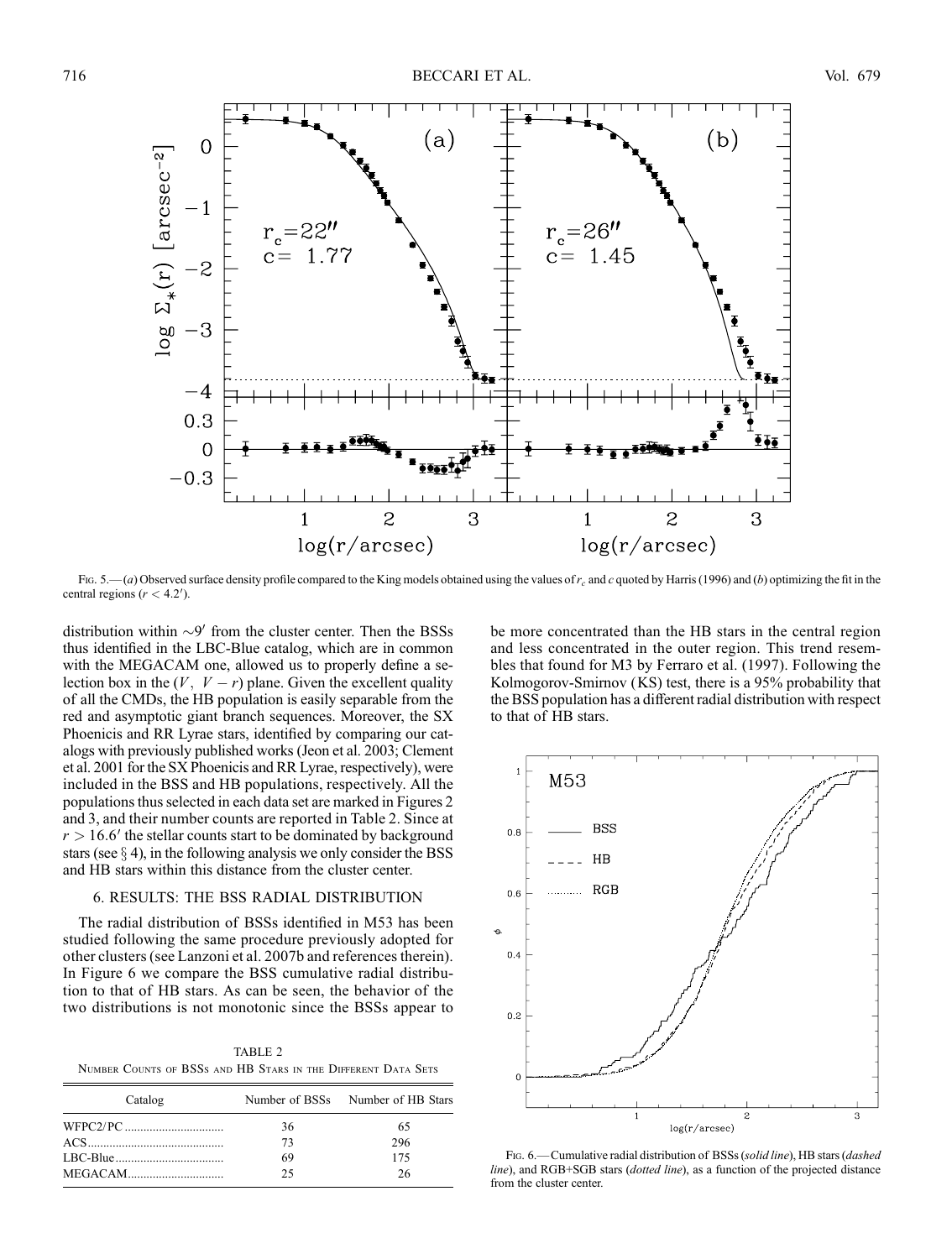| $\mu$ | Number<br>of HB Stars | Number<br>of BSSs | $N_{\rm BSS}/N_{\rm HB}$ | $R_{\rm BSS}$ | $R_{\rm HB}$ |
|-------|-----------------------|-------------------|--------------------------|---------------|--------------|
|       | 73                    | 37                | 0.51                     | 1.65          | 1.11         |
|       | 76                    | 30                | 0.39                     | 1.15          | 1.00         |
|       | 75                    | 14                | 0.19                     | 0.52          | 0.96         |
|       | 79                    | 11                | 0.14                     | 0.47          | 1.16         |
|       | 72                    | 24                | 0.34                     | 0.94          | 0.96         |
|       | 78                    | 26                | 0.34                     | 0.99          | 1.02         |
|       | 91                    | 44                | 0.48                     | 1.23          | 0.87         |

For a more quantitative analysis, the surveyed area has been divided in concentric annuli centered on the cluster center (from Harris 1996). We have chosen seven concentric annuli (see Table 3), each containing a fairly similar number of HB stars. Then we counted the number of BSSs  $(N<sub>BSS</sub>)$  and HBs  $(N<sub>HB</sub>)$ , and we computed the  $N<sub>BSS</sub>/N<sub>HB</sub>$  ratio in each annulus. In the top panel of Figure 7 we show the radial distribution of this ratio. It clearly shows a bimodality, with a high frequency of BSSs in the inner and outer regions, but a distinct dip in the intermediate region. The results for  $r < 9'$  agree well with those obtained by R98. Then, thanks to the much larger extension of our data set, the existence of an upturn of the BSS radial distribution in the most external regions is clearly apparent. The significance of the observed dip in the region  $30'' < r < 80''$  can be assessed by noting that 50 BSSs (instead of the 25 observed) would be needed in this region in order to flatten the distribution. From Poisson statistics alone, the observed number (25) thus represents a 5  $\sigma$ fluctuation from the expected value (50). An alternative possibility is that the BSS population is affected by a lower level of completeness than the HB one. In order to investigate this problem, we selected a population of red giant branch and subgiant branch (RGB and SGB, respectively) stars in the same magni-



FIG. 7. - Relative frequency of BSSs with respect to HB (top) and RGB+SGB stars (bottom), plotted as a function of the distance from the cluster center. The vertical arrows represent the estimated position of the radius of avoidance of the cluster (see text for details).



FIG. 8.— Double normalized ratio (see text) of BSSs (*dots and error bars*) and HB stars ( gray regions).

tude range as that defined for the BSSs. In this case the KS test reveals that the cumulative radial distribution of the RGB+SGB population (Fig. 6, *dotted line*) is different from that of BSSs, with a 98.7% significance. By using this population as reference, we calculated the ratio between  $N<sub>BSS</sub>$  and the number of RGB+SGB stars (simply  $N_{RGB}$ ) in the same annuli as previously defined. As shown in the bottom panel of Figure 7, the radial distribution of the specific frequency  $N_{\rm BSS}/N_{\rm RGB}$  shows exactly the same properties as that of  $N_{\rm BSS}/N_{\rm HB}$ .

As a further confirmation of this observational feature, we decided to also study the radial distribution of the BSS compared to HB stars normalized to the sampled luminosity. By defining  $N_{\text{pop}}$  the number of stars of a given population in a given ring, and  $L_{\text{sample}}$  the sampled light in that ring, the double normalized ratio  $(R_{\text{pop}})$  in each annulus is

$$
R_{\rm pop} = \frac{N_{\rm pop}/N_{\rm pop}^{\rm tot}}{L_{\rm sample}/L_{\rm sample}^{\rm tot}}
$$

(Ferraro et al. 1993), where  $N_{\text{pop}}^{\text{tot}}$  and  $L_{\text{sample}}^{\text{tot}}$  are the total sampled population and luminosity, respectively. The luminosity in each annulus has been calculated by summing up the luminosity of each sampled star (with  $21 < V < 16.5$ ). The double normalized ratio of BSS and HB stars calculated in each annulus is reported in Table 3, and their radial distribution is plotted in Figure 8. As can be seen, the HB double normalized ratio remains essentially constant around unity over the surveyed area. This is in agreement with the fact that the fraction of HB (as of any post-MS) stars in each annulus strictly depends on the fraction of luminosity sampled in that annulus (see the relation in Renzini & Buzzoni 1986). In contrast, the BSS double normalized ratio reaches a maximum at the center of the cluster, decreases and reaches a minimum at  $r \sim 1'$ , and then rises again. This behavior fully confirms the trend shown in Figure 7 and suggests that dynamical events and/or different formation mechanisms shape the radial distribution of the BSSs in the cluster (see Mapelli et al. 2006).

As previously discussed, a bimodal radial distribution of BSSs like the one found here for M53 has been detected in several GCs studied with a similar observational strategy (e.g., M3, 47 Tuc, NGC 6752, M5, M55; see references in Dalessandro et al. 2007). By using the best-fit King model presented in  $\S$  4, with central density and velocity dispersion  $\rho_0 = 2.2 \times 10^3 M_{\odot} \text{ pc}^{-3}$ and  $\sigma \sim 6.7$  km s<sup>-1</sup>, respectively (from McLaughlin & van der Marel 2005), and assuming 12 Gyr as the cluster age, we estimated the value of the radius of avoidance  $(r_{\text{avoid}})$  from the dynamical friction timescale formula (e.g., Mapelli et al. 2006). This is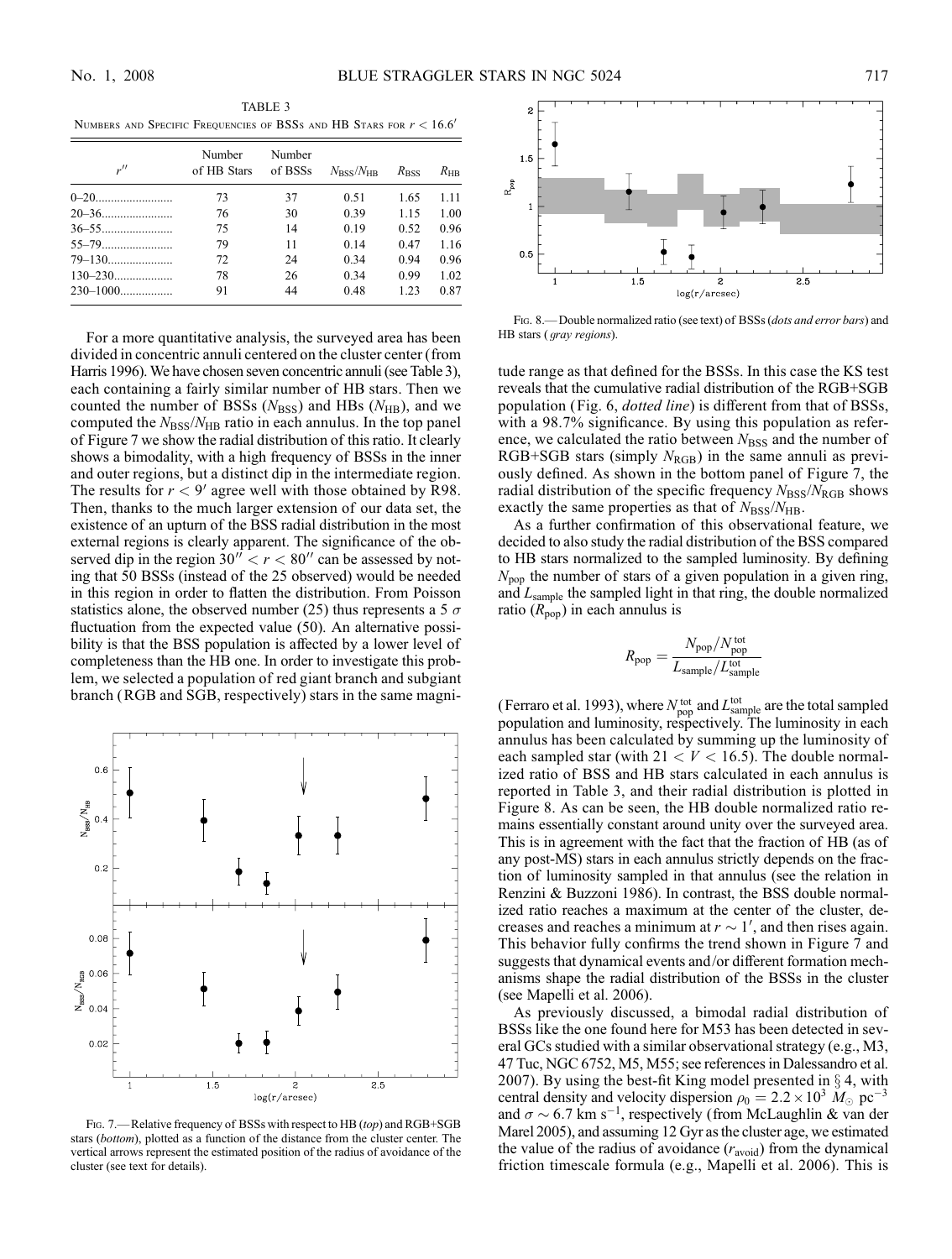TABLE 4 Structural Parameters of M3 and M53

| Cluster |     | $r''_c$ c | $\rho_0$<br>$(M_{\odot} \text{ pc}^{-3})$ $r_{\text{avoid}}/r_c$ |     |
|---------|-----|-----------|------------------------------------------------------------------|-----|
| M3      |     | 25 1.77   | $3.0 \times 10^{3}$                                              | 4.9 |
|         | 25. | 1.60      | $2.2 \times 10^3$                                                | 4.5 |

defined as the radius within which all the stars of  $\sim$  1.2  $M_{\odot}$  (value that well represents the average mass of the BSSs) have already sunk to the core because of dynamical friction effects. For M53 we found a value of  $r_{\text{avoid}} \simeq 4.6r_c$  that corresponds to  $\simeq$ 115<sup>*n*</sup> by assuming  $r_c = 25$ <sup>"</sup> and is marked with a vertical arrow in both panels of Figure 7. As apparent, this value is a factor of 2 larger than the observed minimum, which occurs at  $\sim 2r_c$  from the cluster center. For the adopted central velocity dispersion<sup>14</sup> and for BSS masses ranging between 1 and 1.5  $M_{\odot}$ , completely unrealistic cluster ages  $(t < 4 \text{ Gyr})$  would be necessary in order to reconcile the value of  $r_{\text{avoid}}$  with the position of the observed minimum. However, if  $\sigma$  is underestimated by 50% (i.e., if  $\sigma = 10$  km s<sup>-1</sup>), an agreement between the two quantities is found for  $t \sim 10-12$  Gyr and  $M_{\text{BSS}} = 1-1.2$   $M_{\odot}$ . An observational measure of the central velocity dispersion of M53 and accurate dynamical simulations are therefore urgent in order to better understand the origin of the observed discrepancy.

Indeed, although our estimate of  $r_{\text{avoid}}$  is quite rough, it is interesting to note that in most of the clusters with a bimodal BSS radial distribution,  $r_{\text{avoid}}$  has been found to be located within the region of the observed minimum (see Dalessandro et al. 2007 and references therein). The main exception to this rule is the case of NGC 6388, where Dalessandro et al. (2007) found that  $r<sub>avoid</sub>$  is 3 times larger than the position of the observed minimum. The result presented here for M53 is similar to that of NGC 6388, and it suggests that in a few clusters the dynamical friction seems to be somehow less efficient than expected. What is the origin of this low efficiency? Could the history of each individual cluster play a role in this?

We also note that the value of  $r_{\text{avoid}}$  estimated for M53 is very similar to that found for M3 ( $\sim$ 4.9 $r_c$ ; Mapelli et al. 2006), Moreover, the two clusters seem to share some similarities: (1) the structural parameters (listed in Table 4) are quite similar and (2) the specific frequency  $N_{\rm BSS}/N_{\rm HB}$  within 20<sup>"</sup> from the cluster center is similar  $(0.51 \pm 0.01, 0.53 \pm 0.01)$  for M53 and M3, respectively). In Figure 9 the radial distribution of  $N_{\rm BSS}/N_{\rm HB}$  for the two clusters is shown. As apparent, while the computed values of  $r_{\text{avoid}}$  turn out to be located at approximately the same distance in the two clusters, the location of the observed minimum of the distribution is sensibly different; in particular, in M53 the region where the dynamical friction has been efficient in segre-

<sup>14</sup> Note that the value listed by McLaughlin & van der Marel (2005) is not observed but derived from a dynamical King model.



FIG. 9.—Relative frequency of BSSs with respect to HB stars for M53 (top) and M3 (bottom), plotted as a function of the distance from the cluster center in units of  $r_c$ . Vertical arrows mark the estimated position of the radius of avoidance of the two clusters (see text for details).

gating massive stars toward the cluster center is significantly more internal than in M3.

Hence, while the central value of the specific frequency suggests a similar overabundance of BSSs in the center of the two clusters, the different location of the minimum of the distributions suggests that M53 is dynamically younger than M3 (i.e., that for some reason the dynamical friction has been less efficient in M53). As shown in Mapelli et al. (2006), the central peak of the radial distribution of M3 is found to be mainly generated by COL-BSSs, while the external upturn is due to the presence of a genuine population of PB-BSSs. While analogous conclusions might also apply to the case of M53, the origin of the diversity needs to be further investigated through detailed numerical simulations. We once again emphasize that the BSS radial distribution contains crucial information about the dynamical history and evolution of stellar systems.

We thank the anonymous referee for the rapid and useful comments. This research was supported by the Agenzia Spaziale Italiana (under contract ASI-INAF I/016/07/0) and by the Ministero dell'Istruzione dell'Universita` e della Ricerca. It is also part of the ''Progetti Strategici di Ateneo 2006'' granted by the University of Bologna. The authors thank the LBT Science Demonstration Time (SDT ) team for assembling and executing the SDT program. We also thank the LBC team and the LBTO staff for their kind assistance.

#### REFERENCES

- Bellazzini, M., Fusi Pecci, F., Messineo, M., Monaco, L., & Rood, R.T. 2002, AJ, 123, 1509
- Bertin, E., & Arnouts, S. 1996, A&AS, 117, 393
- Clement, C. M., et al. 2001, AJ, 122, 2587
- Combes, F., Leon, S., & Meylan, G. 1999, A&A, 352, 149
- Dalessandro, E., Lanzoni, B., Ferraro, F. R., Rood, R. T., Milone, A., Piotto, G., & Valenti, E. 2008, ApJ, 677, 1069
- Dalessandro, E., Lanzoni, B., Ferraro, F. R., Vespe, F., Bellazini, M., & Rood, R. T. 2008, ApJ, in press (arXiv: 0803.2149)
- Ferraro, F. R., Beccari, G., Rood, R. T., Bellazzini, M., Sills, A., & Sabbi, E. 2004, ApJ, 603, 127
- Ferraro F. R., Paltrinieri, B., Rood, R.T., & Dorman, B., 1999, ApJ, 522, 983 Ferraro, F. R., Pecci, F. F., Cacciari, C., Corsi, C., Buonanno, R., Fahlman, G. G., & Richer, H. B. 1993, AJ, 106, 2324
- Ferraro F. R., Sills, A., Rood, R. T., Paltrinieri, B., & Buonanno, R. 2003, ApJ, 588, 464
- Ferraro, F. R., Sollima, A., Rood, R. T., Origlia, L., Pancino, E., & Bellazzini, M. 2006a, ApJ, 638, 433